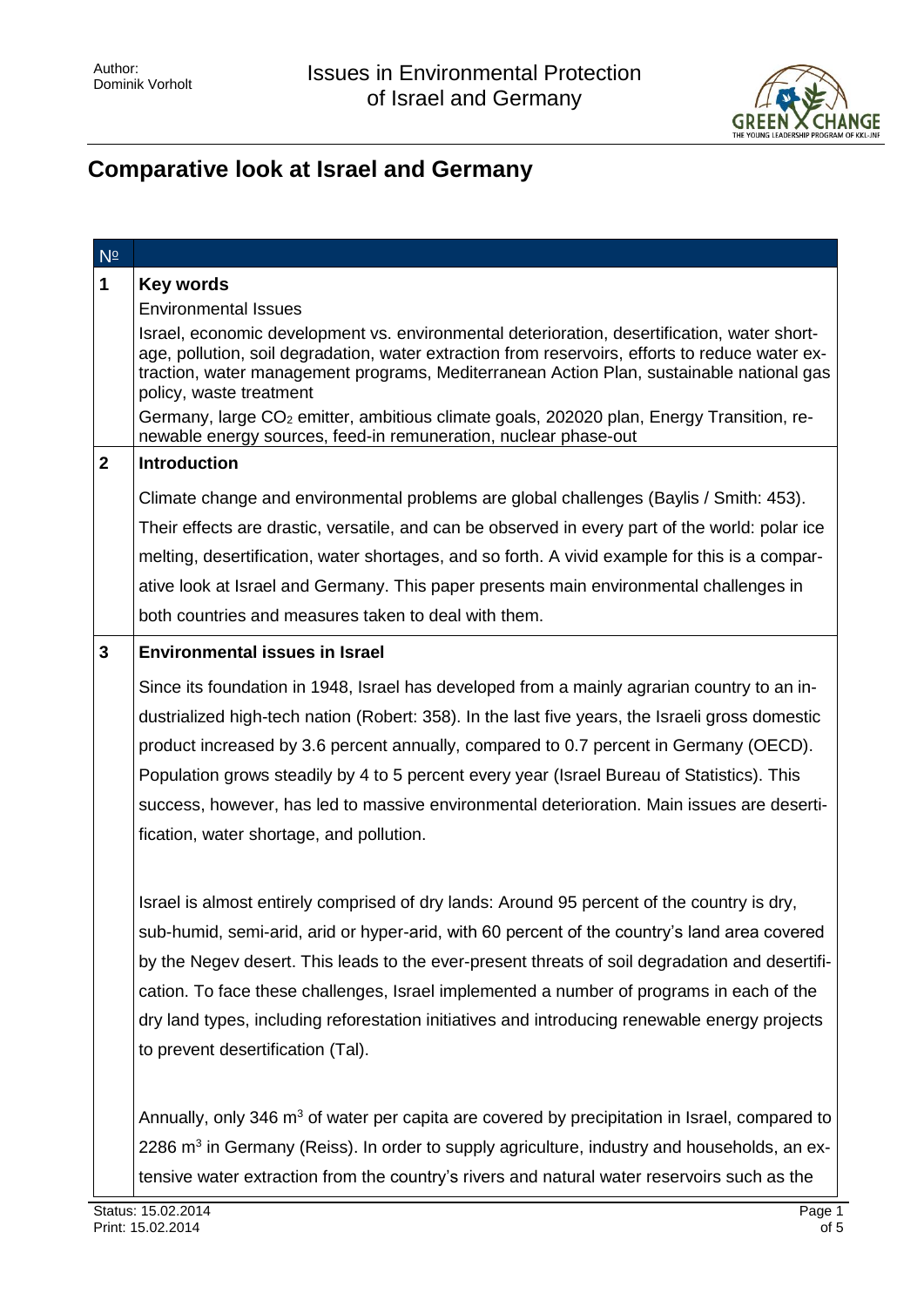

N<sup>o</sup>

Jordan and the Sea of Galilee is undertaken. Consequences are fatal: The Sea of Galilee is Israel's only fresh water lake and provides one third of the country's drinking water, but its water level has decreased dramatically.

Various efforts are undertaken to reduce the water extraction and aspirations are high: With a combination of desalination facilities, additional water treatment facilities, and reservoirs, Israel aims at achieving a water surplus in the long run (Israel Water Authority).

Additionally, government and NGOs support water management programs to fight pollution. The main causes of groundwater pollution are chemical fertilizers, pesticides, seawater intrusion, and domestic and industrial wastewater. In 2012, the government approved a Master Plan for the National Water Sector that stipulates improved wastewater treatment for seawater and brackish water for reuse purposes, efficient water production and water conservation (Israel Water Authority a). Additionally, the quality of drinking water is strictly supervised.

Pollution in general is a main issue in all urban areas, especially along the coast line of the Mediterranean Sea, as more than half of Israel's population and most of its industry are located here (Israel Ministry of Foreign Affairs). To combat the pollution of its coast lines along the Mediterranean and the Red Sea, Israel supports international cooperation, primarily within the framework of the Mediterranean Action Plan (MAP), a regional cooperative effort of the United Nations Environment Program (UNEP) (Israel Ministry of the Environment).

MAP comprises 21 countries bordering the Mediterranean, as well as the European Union. Primary goals are massive reduction in pollution from land-based sources, limiting and intervening promptly on oil pollution and further promoting sustainable development in der Mediterranean region (United Nations Environment Program). An upcoming ecologic challenge is accompanied by the extraction of natural gas: In 2010, large natural gas fields were discovered in front of Israel's north coast. Since then, politicians, companies, and environmentalists have struggled over a sustainable national gas policy (Friedrich Ebert Stiftung: 5).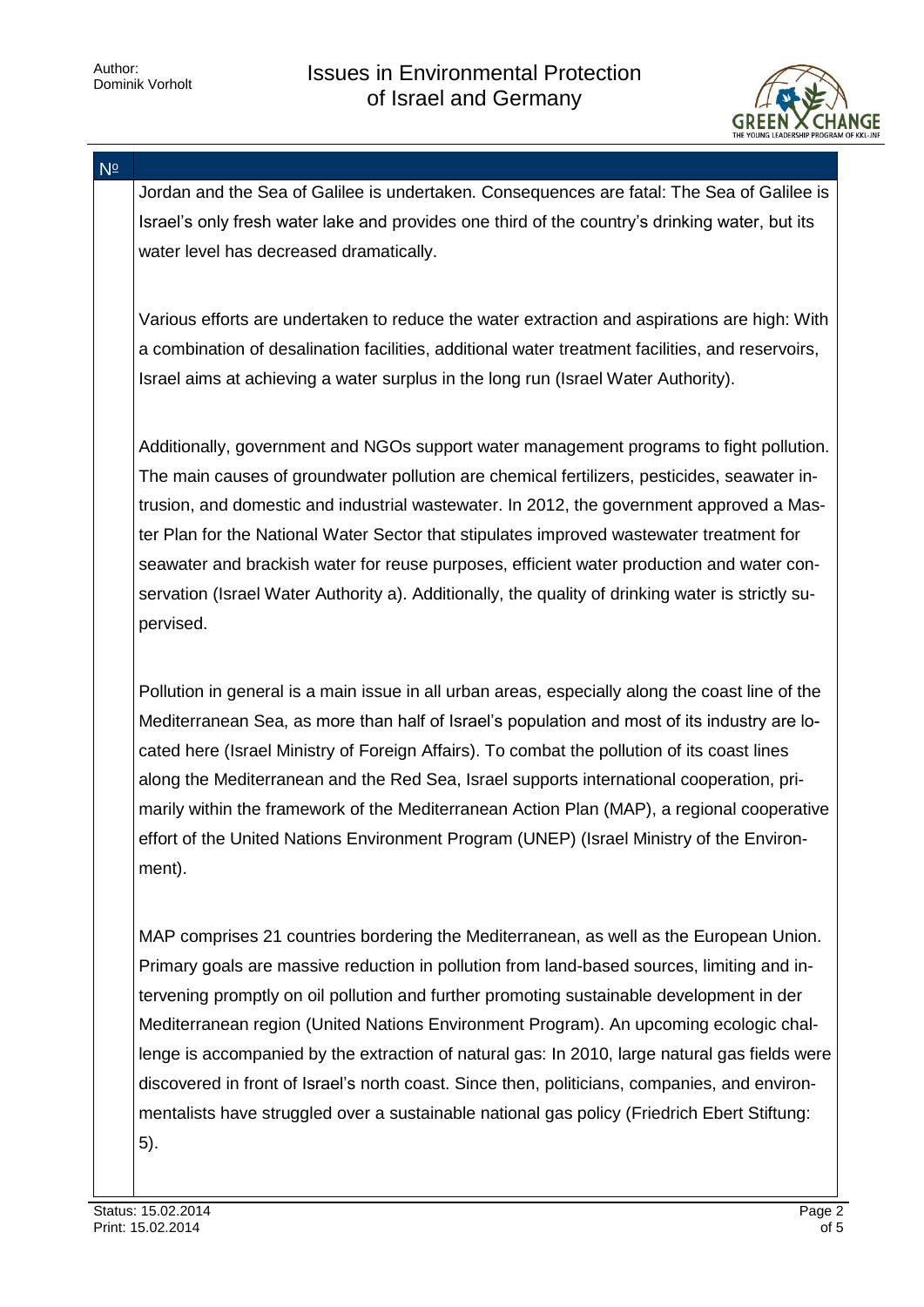

| $N^{\circ}$ |                                                                                                                                                                                                                                                                                                                                                                                                                                                                                                                                                                                                                                                                                                                   |
|-------------|-------------------------------------------------------------------------------------------------------------------------------------------------------------------------------------------------------------------------------------------------------------------------------------------------------------------------------------------------------------------------------------------------------------------------------------------------------------------------------------------------------------------------------------------------------------------------------------------------------------------------------------------------------------------------------------------------------------------|
|             | The growing population and industry have caused a demand for new waste treatment. Most<br>of the country's illegal garbage dumps have been shut down in recent years and replaced<br>with environmentally-safe landfills. The government supports waste treatment plans for the<br>industry and plans to introduce an integrated licensing system for different industrial sectors<br>to boost coherent waste treatment. By 2015, more than 450,000 private households are ex-<br>pected to join the separation of waste and thus support recycling in renewable waste to en-<br>ergy facilities (Israel Ministry for the Environment a).                                                                         |
| 4           | <b>Environmental issues in Germany</b>                                                                                                                                                                                                                                                                                                                                                                                                                                                                                                                                                                                                                                                                            |
|             | The rapid reconstruction and the immense economic growth of the 1950s and 1960s in<br>Germany led to dramatic environmental pollution in the form of contaminated rivers and<br>lakes, polluted air, and badly marred and spoilt landscapes. Due to its economic weight,<br>Germany remains one of the world's major $CO2$ emitters (International Energy Agency).                                                                                                                                                                                                                                                                                                                                                |
|             | Since the 1980s, comprehensive measures have been taken to counteract the negative im-<br>pacts of pollution and emission of greenhouse gases. Germany pursues ambitious climate<br>goals on the national, European, and international level. In 2007, the government initiated<br>the development of the European Union's environmental protection policy and the "3 * 20%<br>plan" which envisages a reduction of $CO2$ emissions by 20 percent, increasing the share of<br>renewable energy sources in the energy balance to 20 percent, and lowering the energy<br>consumption by 20 percent until 2020. Since 2008, Germany's $CO2$ emissions are below<br>the Kyoto requirements (Bundesumweltministerium). |
|             | Domestically, the "Energy Transition" has become the main environmental project: Until<br>2050, 80 percent of the country's energy demand is to be covered by renewable energy<br>sources (Bundesumweltministerium a). To support renewable energy production, the Ger-<br>man government passed the Renewable Energy Act in 2000. It guarantees a generous<br>feed-in remuneration for electricity produced from renewable resources such as solar power<br>systems so that investment in such installations pays off in a reasonable amount of time<br>(Bundesumweltministerium b).                                                                                                                             |
|             | A major environmental topic in the last three decades was the usage of nuclear power: Ad-<br>vocates promoted the small quantities of $CO2$ emitted by nuclear power plants, while oppo-<br>nents stressed the risk of radioactive contamination. The issue was settled abruptly in 2011,                                                                                                                                                                                                                                                                                                                                                                                                                         |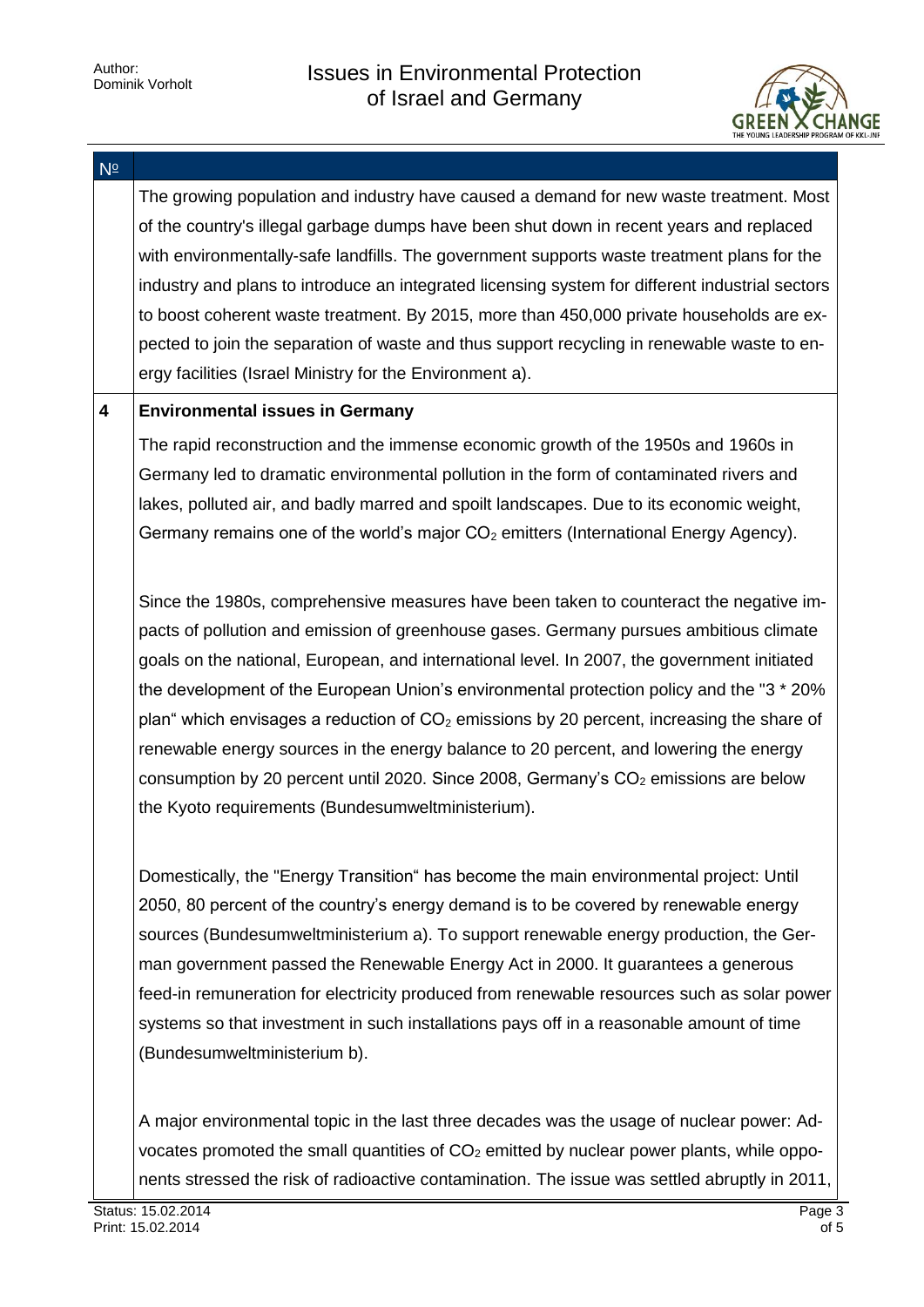

| $N^{\circ}$ |                                                                                         |                                                                                                     |  |  |  |
|-------------|-----------------------------------------------------------------------------------------|-----------------------------------------------------------------------------------------------------|--|--|--|
|             | when in the aftermath of the Fukushima disaster the government declared phase-out plans |                                                                                                     |  |  |  |
|             | for nuclear power until 2022 (Landeszentrale für politische Bildung Baden-Württemberg). |                                                                                                     |  |  |  |
|             |                                                                                         | However, a final repository for the nuclear waste has yet to be found (Deutscher Bundes-            |  |  |  |
|             | tag).                                                                                   |                                                                                                     |  |  |  |
| 5           |                                                                                         | <b>References</b>                                                                                   |  |  |  |
|             | >                                                                                       | Baylis, John & Steve Smith: The Globalization of World Politics, Oxford University                  |  |  |  |
|             |                                                                                         | Press, Third Edition 2006.                                                                          |  |  |  |
|             | $\,>$                                                                                   | Bundesumweltministerium: Klimaschutz: Treibhausgasemissionen 2008 auf tiefstem                      |  |  |  |
|             |                                                                                         | Stand seit 1990, http://www.bmu.de/bmu/presse-reden/pressemitteilungen/pm/artikel/kli-              |  |  |  |
|             |                                                                                         | maschutz-treibhausgasemissionen-2008-auf-tiefstem-stand-seit-1990/.                                 |  |  |  |
|             | $\,>$                                                                                   | Bundesumweltministerium: Klima / Energie: Energiewende, http://www.bmu.de/the-                      |  |  |  |
|             |                                                                                         | men/klima-energie/energiewende/.                                                                    |  |  |  |
|             | $\,>$                                                                                   | Bundesumweltministerium: Erneuerbare-Energien-Gesetz, http://www.bmu.de/ser-                        |  |  |  |
|             |                                                                                         | vice/publikationen/downloads/details/artikel/erneuerbare-energien-gesetz-eeg-2012/.                 |  |  |  |
|             | >                                                                                       | Deutscher Bundestag: Parlament beschließt Gesetz zur Endlagersuche,                                 |  |  |  |
|             |                                                                                         | http://www.bundestag.de/dokumente/textarchiv/2013/45632139_kw26_de_endlager/in-                     |  |  |  |
|             |                                                                                         | dex.html.                                                                                           |  |  |  |
|             | >                                                                                       | Friedrich Ebert Stiftung: Natural Gas in the Eastern Mediterranean - Economic Impacts               |  |  |  |
|             |                                                                                         | and Strategic Implications, Tel Aviv 2013.                                                          |  |  |  |
|             | $\,>$                                                                                   | International Energy Agency: The World's biggest CO <sub>2</sub> emitting countries, http://de.sta- |  |  |  |
|             |                                                                                         | tista.com/statistik/daten/studie/179260/umfrage/die-zehn-groessten-c02-emittenten-                  |  |  |  |
|             |                                                                                         | weltweit/.                                                                                          |  |  |  |
|             | >                                                                                       | Israel Bureau of Statistics: Population by Population Group, in: Monthly Bulletin of Sta-           |  |  |  |
|             |                                                                                         | tistics, 31 March 2013.                                                                             |  |  |  |
|             | >                                                                                       | Israel Diplomatic Network: Environmental Protection, http://embassies.gov.il/beo-                   |  |  |  |
|             |                                                                                         | grad/AboutIsrael/Land/Pages/LAND-Environmental-Protection.aspx.                                     |  |  |  |
|             | >                                                                                       | Israel Ministry of Foreign Affairs: Environmental Protection,                                       |  |  |  |
|             |                                                                                         | http://www.mfa.gov.il/mfa/aboutisrael/land/pages/the%20land-%20environmen-                          |  |  |  |
|             |                                                                                         | tal%20protection.aspx.                                                                              |  |  |  |
|             | >                                                                                       | Israel Ministry of the Environment: Strategic Action Plan for the Conservation of the Bio-          |  |  |  |
|             |                                                                                         | logical Diversity in the Mediterranean Region, National Report of Israel, Jerusalem                 |  |  |  |
|             |                                                                                         | 2002.                                                                                               |  |  |  |
|             | >                                                                                       | Israel Ministry of the Environment: Israel Environment Bulletin, Vol. 39, July 2013.                |  |  |  |